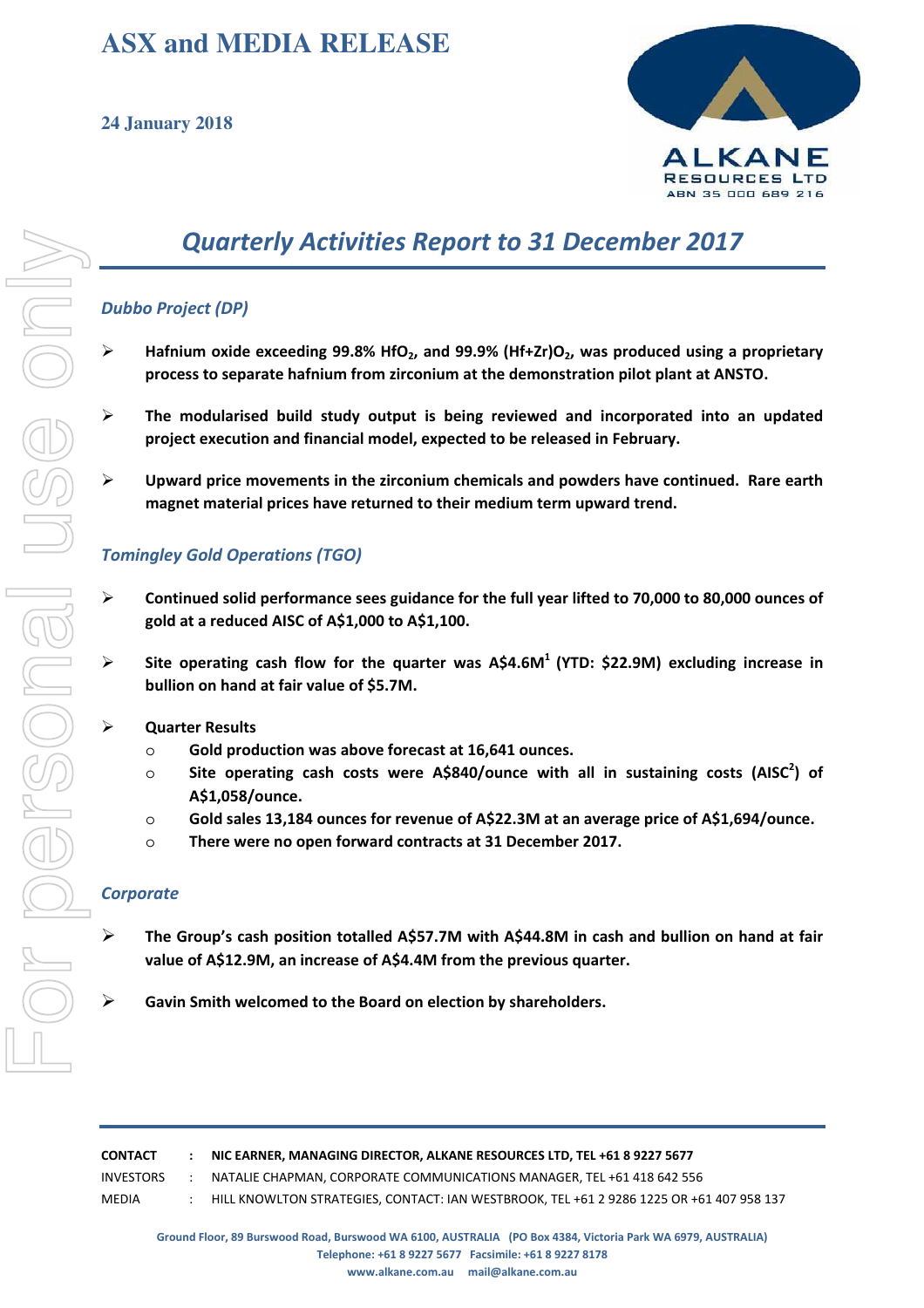

## **DUBBO PROJECT (DP) – zirconium, hafnium, niobium, yttrium, rare earth elements**

*Australian Strategic Materials Ltd (ASM) 100%*

The DP remains construction ready, with the mineral deposit and surrounding land wholly owned; all State and Federal approvals in place; an established flowsheet and a solid business case.

## *Financing*

Australian Strategic Materials (ASM), a wholly owned subsidiary of Alkane Resources, continues to work towards securing finance for the project. ASM remains focused on:

- Securing offtake contracts for its products
- Securing a strategic investor in the project, in particular an investor who has a long term interest in the project's products
- Updating its financial models to show the project's ability to carry debt and then working with commercial debt providers
- Engaging with Export Credit Agency (ECA) finance teams

ASM has continued to present to numerous local and international fund managers and customers, and expects to release its updated financials for the project in February.

The increase in market prices of the project's major products, discussed below, is generating continued interest from investors and customers, and the ability of the DP to provide long term sustainable security of supply of a diverse range of over 15 critical metals and oxides is recognised. The diversity of products and markets, whilst requiring specialist processing, does provide stability of revenue streams over a broad base as different markets cycle through ups and downs over time.

## *Engineering*

The project remains ready for detailed design and construction to commence, contingent on financing.

ASM continues to work with engineers to review the costing for the processing section of the project using the modularised build philosophy and incorporate the results into an updated financial model. The results are expected to be released in February.

## *Marketing Developments*

## **Hafnium Product Development**

As advised in ASX Announcement 17 January 2018, hafnium oxide exceeding 99.8% HfO<sub>2</sub>, and 99.9% (Hf+Zr)O2, has been produced at the Australian Nuclear Science and Technology Organisation (ANSTO) in Sydney, New South Wales. The proprietary process pathway to recover hafnium from zirconium was piloted during the quarter, and allows the flexible recovery of high‐purity hafnium dioxide from the high‐purity zirconium stream.

## **Vietnam Rare Earths JSC (VTRE)**

Separated rare earths toll processed by VTRE have been shipped to customers, with feedback expected following consumption by each customer. The trials have formed part of the extended due diligence of downstream toll treatment by VTRE.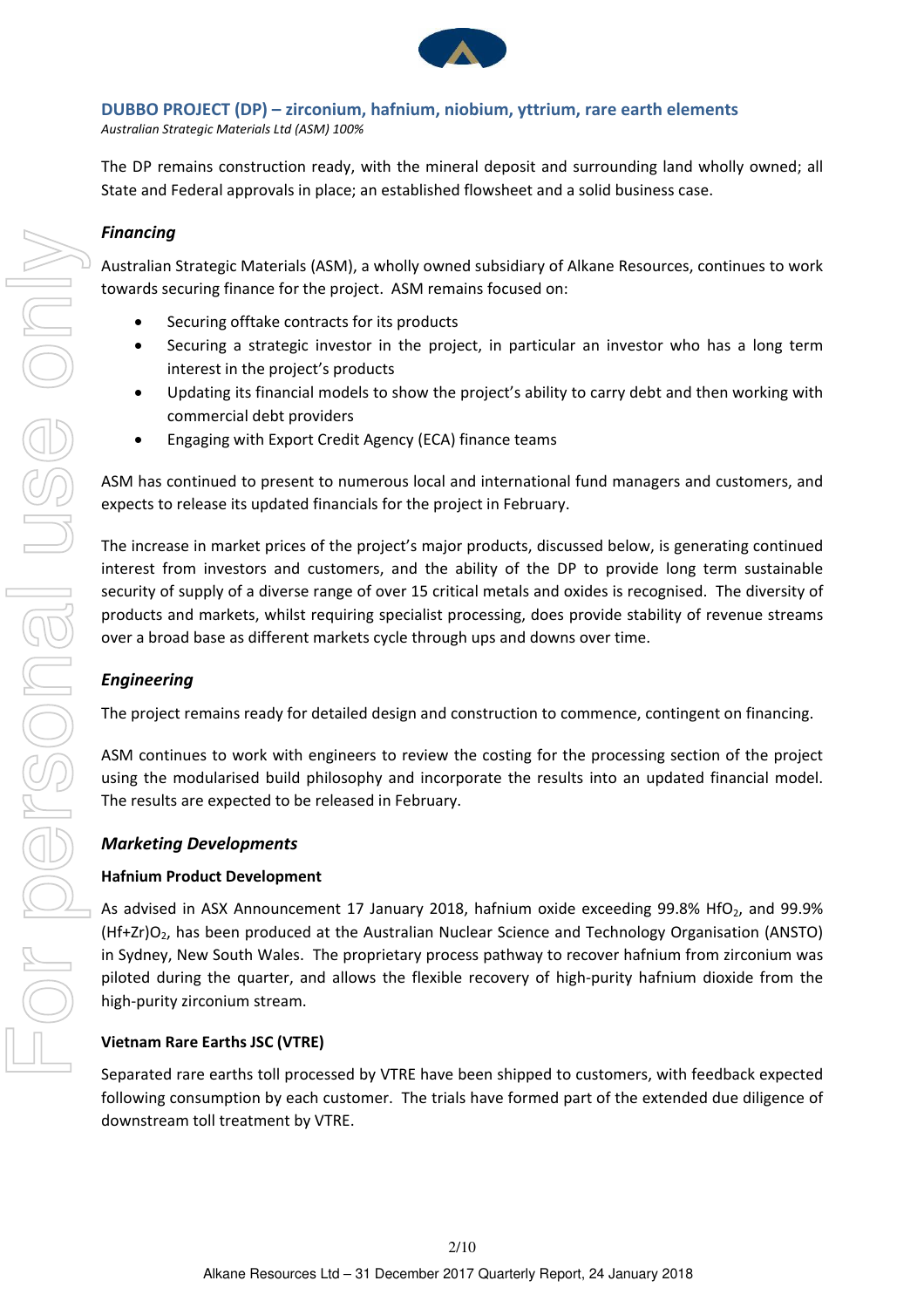

## *Product Marketing*

Meetings with major consumers of zirconium, hafnium and rare earths in Europe, USA and Japan were held during the quarter. Zirconium customers in particular are actively seeking alternative supply sources. Customers have experienced a steady increase in prices from China this year, as well as periods of interrupted supply, which have highlighted supply chain risks and the importance of the DP. The key focus is converting the many existing letters of intent into offtake contracts.

The Company presented at the Metal Events Rare Earths Conference and TZMI Congress in Hong Kong in November. Both of these conferences were attended by key stakeholders and companies buying rare earths, zirconium and hafnium products, providing the Company with opportunities for multiple side meetings.

### *Zirconium*

After more than five years of downward pressures, prices for zirconium materials rose rapidly in 2017, with zirconium oxychloride (ZOC) prices increasing by more than 80%. ZOC is the base product for the downstream zirconium industry. The increases in prices are primarily related to:

- 1. reduced ZOC supply from China, due to Chinese government environmental inspections and subsequent shutdowns to upgrade processing facilities to reduce pollution, and
- 2. restricted supply of zircon, currently the only economic source of zirconium available to produce zirconium materials.

China dominates zirconium production, supplying around 75% of the global market, and over 95% of zirconium chemicals, which are based on ZOC. This has largely been due to lower prices, overcapacity and unsustainable production practices. However, the closure of older plants due to the environmental crackdown, is resulting in cuts to Chinese ZOC supply, while remaining producers face increased operating costs to improve handling, storage, and disposal of waste streams to meet increasingly stringent government regulations. As a result, some end users have been unable to secure sufficient quantities of ZOC and downstream products, or have faced significant delays for deliveries, despite having firm contracts in place (often at much lower prices). This highlights the risks of relying too heavily on one country, or few suppliers.

Asian Metal is quoting ZOC prices of RMB 18,000/t, FOB China, which currently translates to US\$2,720/t (US\$7,550/t ZrO<sub>2</sub>). However, little if any ZOC is available for export at this price, with prices of RMB 19,000/t (~US\$8,000/t ZrO<sub>2</sub>) or higher required to secure material. Prices for downstream zirconium chemicals and powders have also increased by similar amounts in 2017, with Chinese domestic prices for Zirconium Basic Carbonate (ZBC) now at US\$3,800/t (US\$9,500/t ZrO2). Fused zirconia prices also increased dramatically during 2017 due to the higher price and limited supply of zircon and carbon electrodes. Prices in early 2018 are sitting around US\$5,200/t, almost 90% higher than early 2017.

The higher price and uncertain supply of zircon is set to drive ZOC prices up further in 2018.

Zircon is currently the only economic source of zirconium (Zr) available to produce zirconium materials worldwide, and prices have increased by at least 40% in 2017 as the zircon supply/demand balance has moved into deficit. Premium zircon prices ended the year at US\$1,300-1,400/tonne, and spot prices are already US\$1,400-1,500/t in early 2018. The total zircon market is around 1.2 million tonnes worldwide, and is growing at close to 3.0% per year, or 30-40,000 t. However, a significant supply deficit is looming as major suppliers face falling heavy mineral ores grades and associated higher production costs. Zircon industry consultants, TZMI, estimate a potential zircon deficit of more than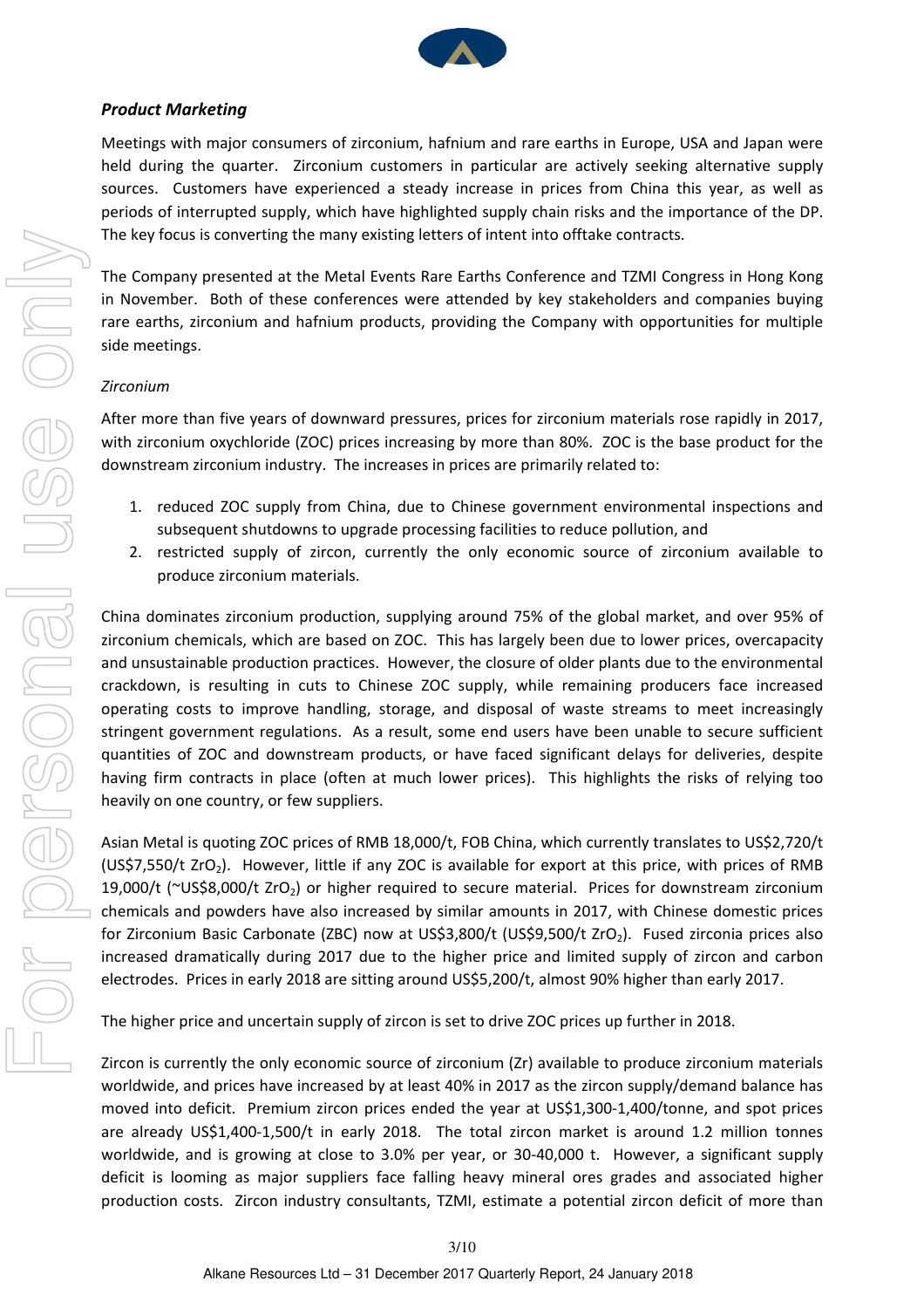

300,000 tonnes by 2021 without new supply. The zirconium market accounts for about 20% of all zircon demand, and is split evenly between zirconium chemicals and fused zirconia. In the current market, zirconium producers must compete with other zircon consumers, where limited supply is likely to be rationed according to purchasing patterns in 2017.

With the uncertain supply outlook, interest in DP zirconium materials increased markedly during 2017 as companies looked to reduce dependence on China and zircon. A number of discussions are in progress, with some customers looking to convert letters of intent to offtake agreements.

#### *Rare Earths*

Rare earth permanent magnets (NdFeB) continued to be the main driver for the rare earths market in 2017, with even higher growth rates anticipated in 2018 due to the rapid growth in demand for electric vehicles worldwide.

The widespread environmental crackdown across China has also included the rare earths industry putting illegal mining under the spotlight and imposing strict enforcement of the quota system. Rare earth industry consultants, IMCOA, estimate China's illegal rare earths production is currently responsible for supplying over 50% of praseodymium / neodymium (Pr/Nd) oxide required for magnets, so any reduction in illegal supply will affect supply and prices.

The rapid increase in magnet rare earth prices during most of 2017 was followed by a significant retracement in the December quarter. After touching US\$100/kg in September, Chinese export prices for PrNd metal fell back to ~US\$61/kg, but still up 23% for the year. The uptrend in prices has resumed in early 2018 with continued strong magnet demand expected to support prices for neodymium and praseodymium oxides.

#### *Hafnium*

The hafnium market experienced tightening supply in 2017, while demand continues to increase for traditional and new applications. Hafnium metal for super alloys used in industrial gas turbines and jet engines remains the main market, while other applications continue to grow for this niche element.

The nuclear industry remains the main source of hafnium, where it is recovered from zirconium metal used in fuel assemblies. A significant predicted increase in hafnium demand to 2025 and beyond will make the DP an important new source of supply that is not tied to the nuclear industry or the traditional zirconium supply chain.

The European Commission has added hafnium to its 2017 list of 27 critical raw materials, which already listed rare earths and niobium. Materials are deemed critical based on risks of supply shortage and where their significance to the economy is higher than other raw materials.

#### *Niobium*

The niobium market had another quiet year in 2017, with prices edging up to US\$35-36/kg in Europe. The main niobium product is ferro-niobium (FeNb) which is used widely in high strength low alloy steel (HSLA) and high‐performance steels. A major market is China, where demand for FeNb is increasing as a substitute for ferro-vanadium, the supply of which has been affected by environmental inspections. Argus Metals reports that China consumes an average of 22 g of niobium per tonne of steel in 2016, compared to the EU average of 130 g/t.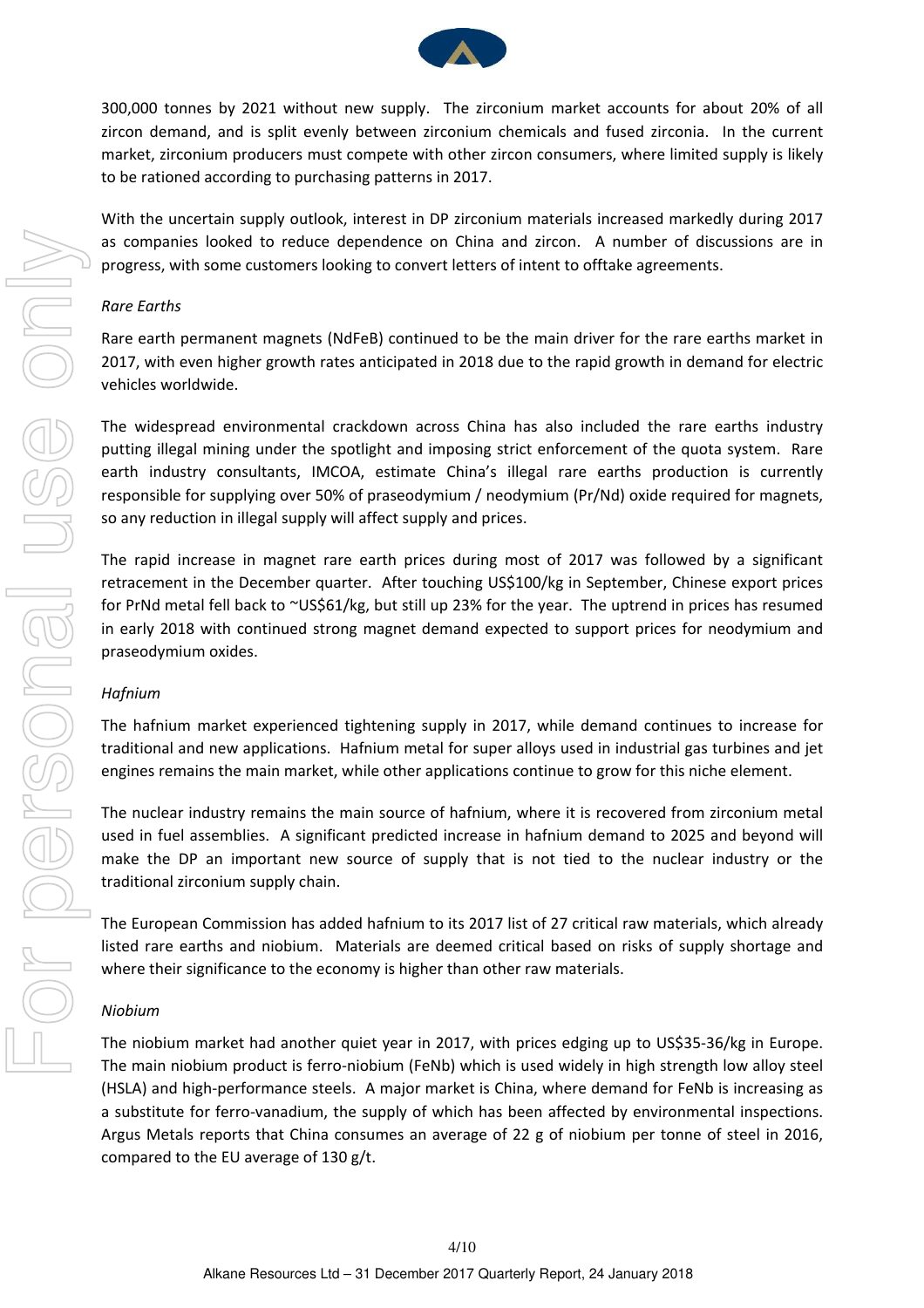



## **TOMINGLEY GOLD OPERATIONS (TGO)**

*Tomingley Gold Operations Pty Ltd 100%*

The TGO is based on four gold deposits (Wyoming One, Wyoming Three, Caloma and Caloma Two) located about 14 kilometres north of the Company's inactive Peak Hill Gold Mine, and approximately 50 kilometres southwest of Dubbo.

## *Operations*

TGO continues to perform well with one fleet operating between the Caloma Two and Wyoming One pits. Open pit mining remains scheduled to finish in Q1 FY2019.

A total of 16,641 ounces of gold were poured for the quarter, which was above forecast. The site cash costs were A\$840/oz and the all in sustaining cost (AISC) was A\$1,058/oz. Guidance for the full year has been lifted to 70,000 to 80,000 ounces of gold at an AISC of A\$1,000 to A\$1,100. Guidance for the coming quarter is 17,000 to 22,000 ounces of gold.

Gold sold for the quarter totalled 13,184 ounces at an average sales price of A\$1,694/oz generating revenue of A\$22.3 million. Bullion on hand increased by 3,453 ounces to 7,756 ounces (fair value of \$12.9 million at quarter end). Site operating cash flow was A\$4.6M (excluding the increase in bullion on hand). The hedge book at quarter end contained no open forward contracts.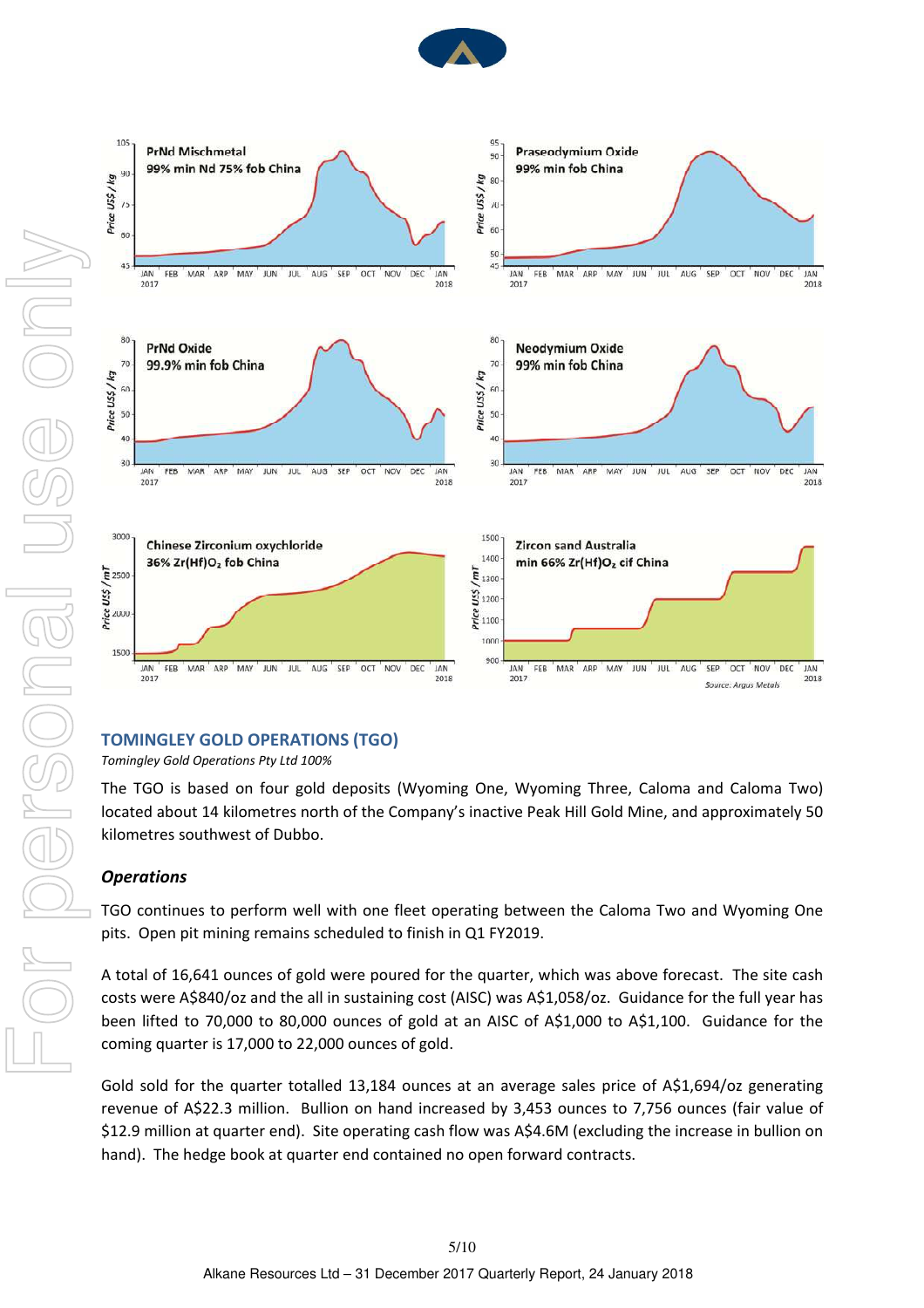

#### **TGO FY 2018 Quarterly Production Figures**

| <b>TGO Production</b>                                       |                       | FY 2017   | <b>Sep Quarter</b><br>2017 | <b>Dec Quarter</b><br>2017 | FY 2018   |
|-------------------------------------------------------------|-----------------------|-----------|----------------------------|----------------------------|-----------|
| Waste mined                                                 | <b>BCM</b>            | 7,679,110 | 1,807,545                  | 507,498                    | 2,315,043 |
| Ore mined                                                   | <b>Tonnes</b>         | 1,222,868 | 289,627                    | 330,613                    | 620,240   |
| <b>Strip Ratio</b>                                          | Ratio                 | 16.6      | 16.0                       | 4.1                        | 9.8       |
| Grade                                                       | g/t                   | 2.08      | 2.55                       | 1.96                       | 2.55      |
| Ore milled                                                  | <b>Tonnes</b>         | 1,087,983 | 281,191                    | 264,416                    | 545,607   |
| <b>Head grade</b>                                           | g/t                   | 2.15      | 2.80                       | 2.21                       | 2.51      |
| Recovery                                                    | $\frac{0}{0}$         | 91.5      | 92.7                       | 92.9                       | 92.8      |
| Gold poured                                                 | <b>Ounces</b>         | 68,836    | 24,122                     | 16,641                     | 40,764    |
| <b>Revenue Summary</b>                                      |                       |           |                            |                            |           |
| Gold sold                                                   | <b>Ounces</b>         | 69,929    | 21,610                     | 13,184                     | 34,794    |
| Average price realised                                      | A\$/oz                | 1,678     | 1,685                      | 1,694                      | 1,688     |
| Gold revenue                                                | A\$M                  | 117.3     | 36.4                       | 22.3                       | 58.7      |
| <b>Cost Summary</b>                                         |                       |           |                            |                            |           |
| Mining                                                      | A\$/oz                | 748       | 501                        | 503                        | 502       |
| Processing                                                  | A\$/oz                | 295       | 208                        | 260                        | 229       |
| <b>Site Support</b>                                         | A\$/oz                | 84        | 56                         | 78                         | 65        |
| C1 Site Cash Cost                                           | A\$/oz                | 1,127     | 766                        | 840                        | 796       |
| <b>Royalties</b>                                            | A\$/oz                | 49        | 54                         | 51                         | 53        |
| Sustaining capital                                          | A\$/oz                | 47        | 34                         | 27                         | 31        |
| Rehabilitation                                              | A\$/oz                | 71        | 97                         | 99                         | 98        |
| Corporate                                                   | A\$/oz                | 41        | 31                         | 41                         | 35        |
| AISC <sup>2</sup>                                           | A\$/oz                | 1,335     | 982                        | 1,058                      | 1,013     |
| <b>Bullion on hand</b>                                      | <b>Ounces</b>         | 1,814     | 4,303                      | 7,756                      | 7,756     |
| <b>Stockpiles</b>                                           |                       |           |                            |                            |           |
| Ore for immediate milling                                   | <b>Tonnes</b>         | 761,829   | 770,136                    | 829,356                    | 829,356   |
| Grade                                                       | g/t                   | 0.95      | 0.86                       | 0.87                       | 0.87      |
| <b>Contained gold</b><br>$\overline{\phantom{a}}$<br>$\sim$ | Ounces<br>$100 - 107$ | 23,300    | 21,086                     | 23,195<br>$\cdot$ $\cdot$  | 23,195    |

**<sup>1</sup>Operating cashflow** = As prescribed by AASB 107 Statement of Cashflows where exploration outflows and development outflows are grouped under investing cashflows. Note that the Quarterly Cashflow (Appendix 5B) includes those outflows under operating cashflows. **<sup>2</sup>AISC** = All in Sustaining Cost comprises all site operating costs, royalties, mine exploration, sustaining capex, mine development and an allocation of corporate costs, on the basis of ounces produced. AISC does not include share based payments or net realisable value provision for ore inventory.

## *Underground Mining Study*

As advised in ASX Announcements 17 November and 11 December 2017, results were received for the 23 hole core drilling program (11,011 metres) targeting the Hangingwall and Porphyry zones below the Wyoming One open pit. The drilling confirmed continuity of the gold mineralisation in the Hangingwall and Porphyry zones, and demonstrated continuity of the systems to ‐200m RL, 300 metres below the planned base of the open pit.

The Hangingwall‐Porphyry High Grade (contact mineralisation) has a strike length of over 300 metres and is open down dip and to the south. Most of the mineralisation has a near vertical or steep east dipping orientation. Other structurally cross cutting zones exist within the porphyry, and while of limited strike length, these are often very high grade within broad low grade envelopes (eg WY971D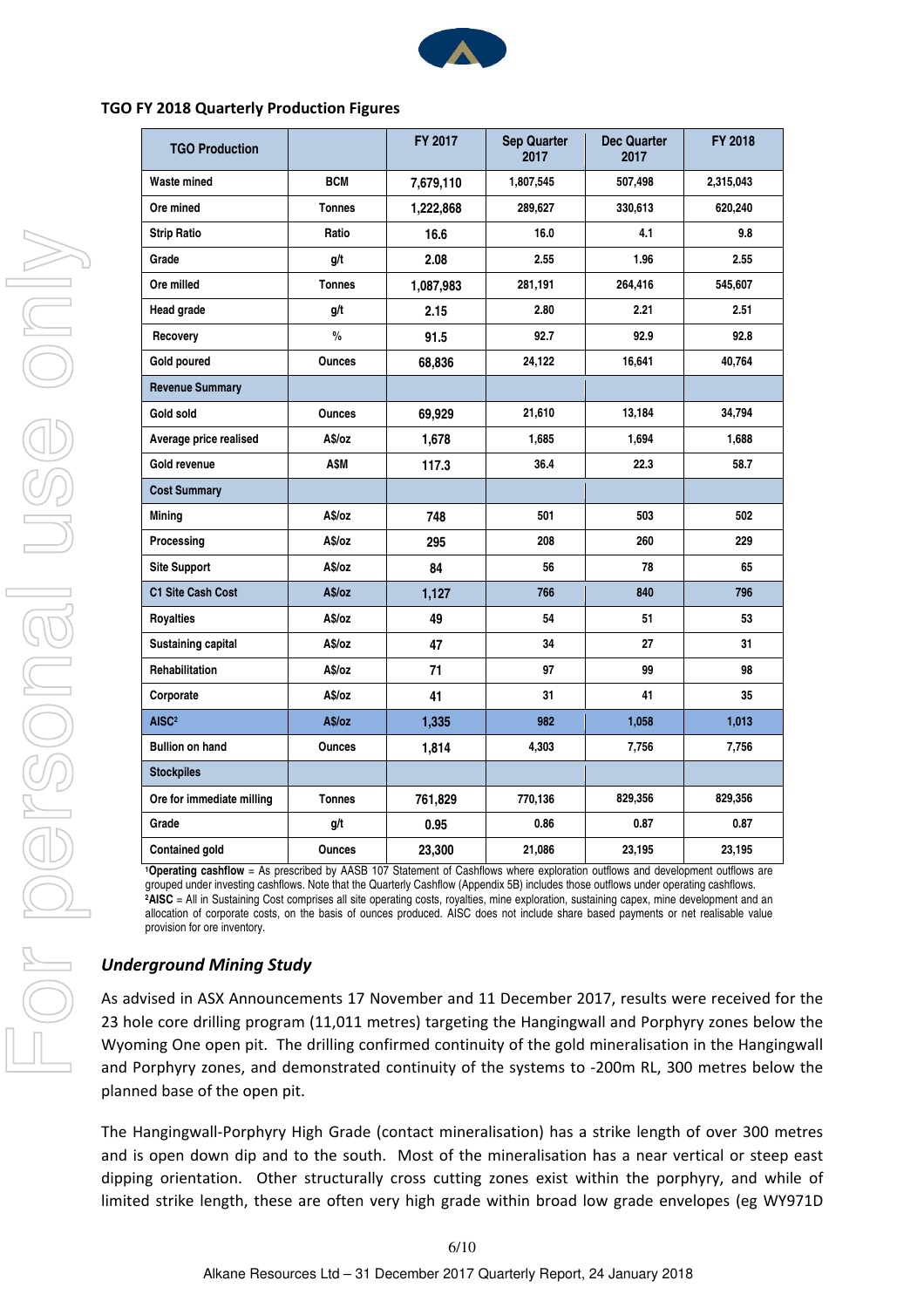

39.8m @ 1.62g/t Au, including 1.0m @ 26.2g/t Au). The vertical ore zones tend to average around 5 metres in true width, but can range from 1 metre to 20 metres wide.



#### **Results included:**

| <b>WY954D</b> | 16.7m @ 2.52g/t Au from 178.3 metres  |
|---------------|---------------------------------------|
| incl          | 4.0m @ 3.78g/t Au from 181 metres     |
| and           | 4.0m @ 4.00g/t Au from 189 metres     |
| and           | 47.15m @ 3.12g/t Au from 249 metres   |
| incl          | 15.0m @ 5.71g/t Au from 253 metres    |
| and           | 0.8m @ 26.7g/t Au from 278.4 metres   |
| <b>WY955D</b> | 12.0m @ 3.69g/t Au from 189 metres    |
| incl          | 5.3m @ 5.63g/t Au from 192.7 metres   |
| and           | 4.6m @ 3.51g/t Au from 206.2 metres   |
| and           | 44.0m @ 2.19g/t Au from 306 metres    |
| incl          | 18.25m @ 3.56g/t Au from 312 metres   |
| <b>WY957D</b> | 12.4m @ 3.40g/t Au from 378.6 metres  |
| incl          | 7.25m @ 5.01g/t Au from 379.75 metres |
| and           | 8.45m @ 4.36g/t Au from 394.55 metres |
| incl          | 3.3m @ 8.35g/t Au from 395.9 metres   |
| and           | 2.25m @ 16.4g/t Au from 476.75 metres |
| <b>WY968D</b> | 5.14m @ 8.85g/t Au from 364.5 metres  |
| incl          | 2.0m @ 21.1g/t Au from 367.0 metres   |
| <b>WY971D</b> | 17.45m @ 2.5g/t Au from 309.1 metres  |
| incl          | 7.35m @ 4.85g/t Au from 309.1 metres  |
| and           | 39.8m @ 1.62g/t Au from 420.2 metres  |
| incl          | 1.89m @ 4.77g/t Au from 423.0 metres  |
| and           | 6.8m @ 4.74g/t Au from 450.2 metres   |
| incl          | 1.0m @ 26.2g/t Au from 451.0 metres   |
| <b>WY972D</b> | 18.42m @ 2.43g/t Au from 512.6 metres |
| incl          | 9.8m @ 3.17g/t Au from 513.4 m        |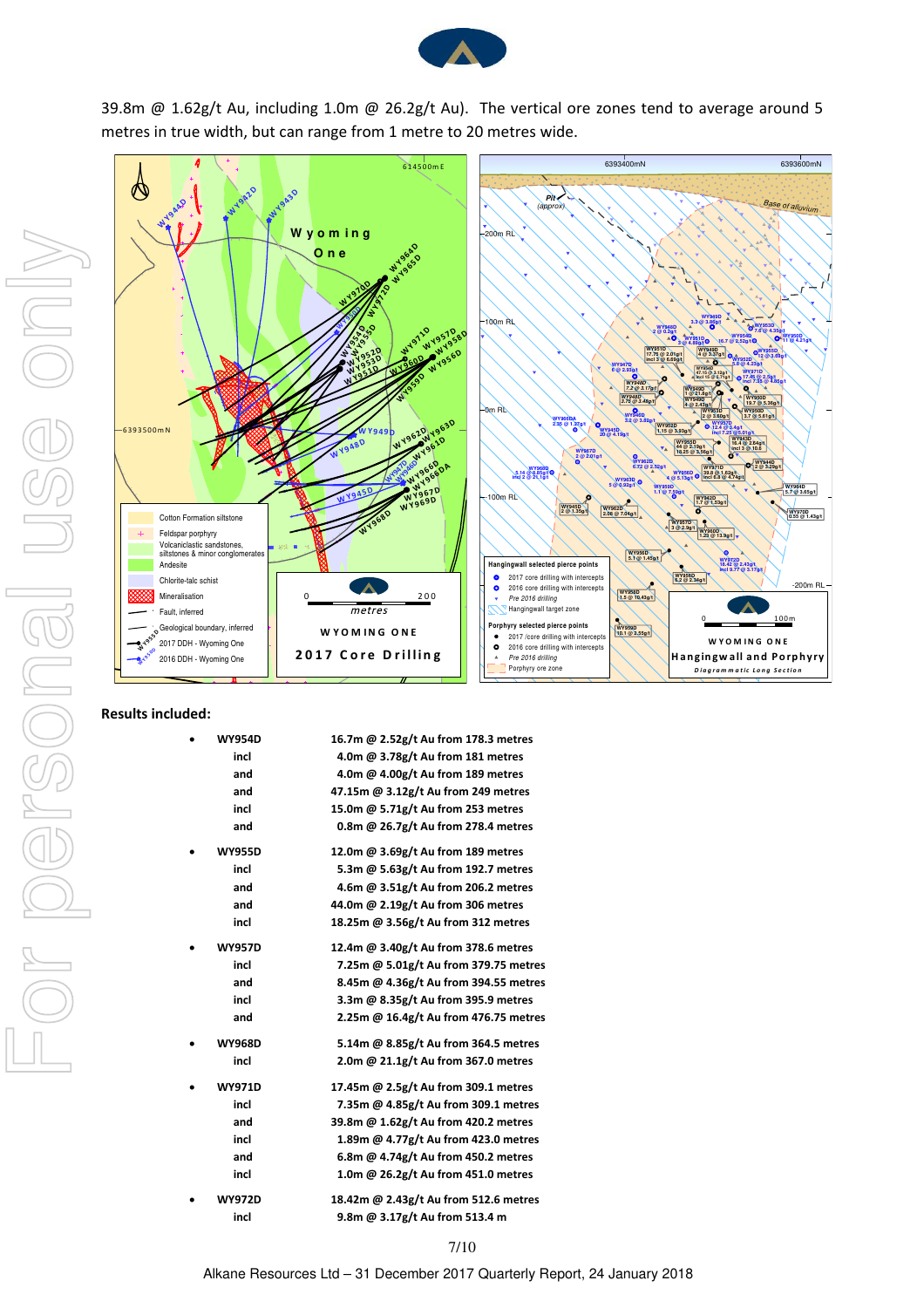

The data is being incorporated into the resource model to form a basis for the underground mining study to be completed in Q1 2018.

## *Regional Exploration*

A 50 hole air‐core drill program totalling 3430 metres together with two diamond tails for a further 602 metres has been completed. The drilling was predominantly reconnaissance in nature, mapping the geology and geochemistry of the covered bedrock. The two diamond core tails targeted geochemically anomalous stratigraphy that was poorly tested by previous air core and RC drilling. Visual gold was observed in core hole EPD004. Results are pending.

Land access has been negotiated for a largely untested stratigraphy of approximately 2.5km in strike length extending from the El Paso prospect (EPAC089 11m @ 2.82g/t Au) to the McLeans South prospect (MCAC059 9m @ 0.88g/t Au). Reconnaissance air core drilling will recommence late January.



## **NORTHERN MOLONG PORPHYRY PROJECT (NMPP) includes BODANGORA, KAISER and FINNS CROSSING PROPERTIES (gold‐copper)** *Alkane Resources Ltd 100%*

Geophysical and drilling contractors have been engaged to commence activities early February to follow up the porphyry/epithermal style gold‐copper mineralisation identified in the Kaiser‐Boda areas.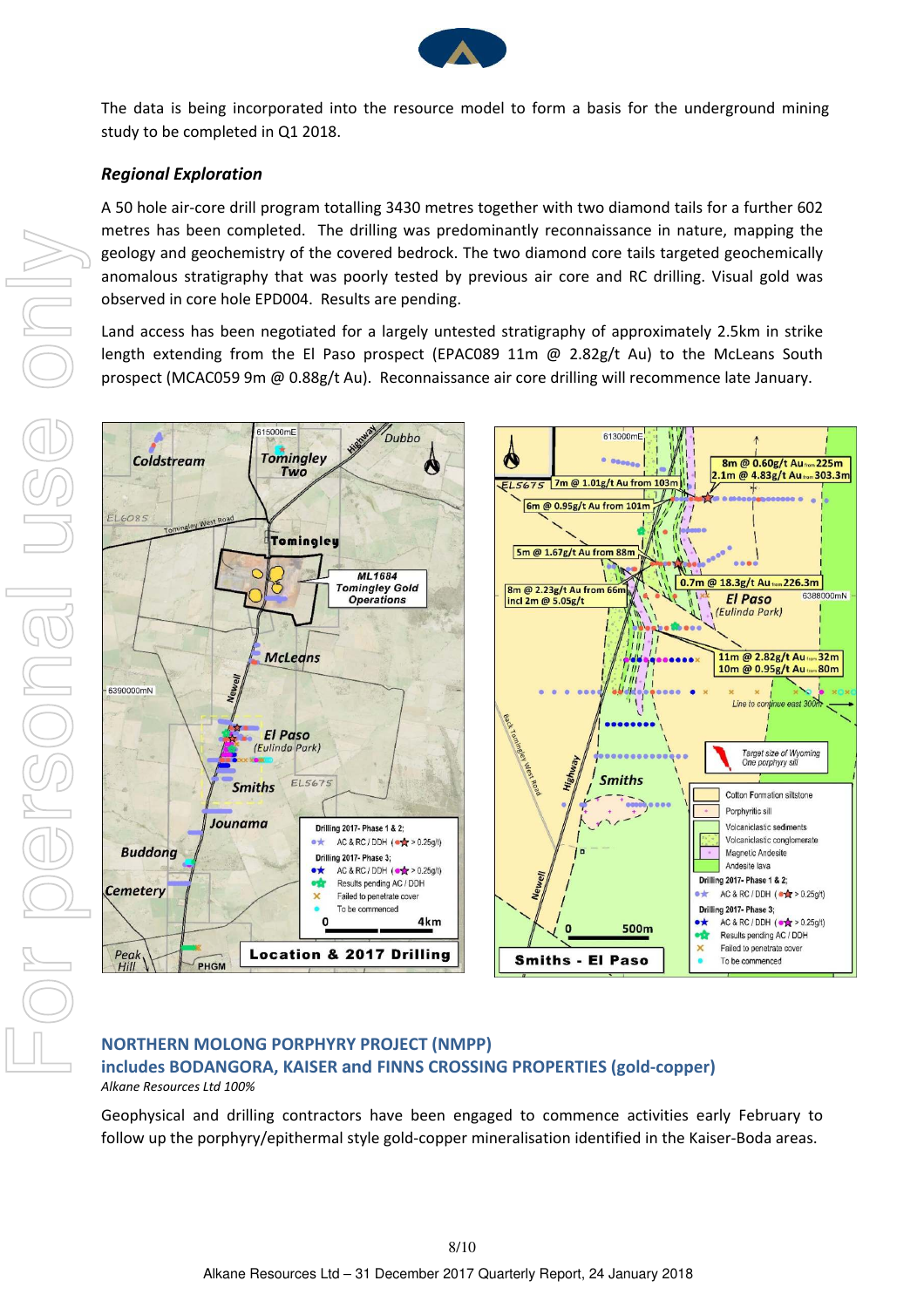

## **ELSIENORA (gold); ORANGE EAST PROJECT (gold–copper); WELLINGTON (copper‐gold); CUDAL (gold‐zinc); ROCKLEY (gold)**

*Alkane Resources Ltd 100%*

Geological mapping and high resolution ground magnetics have been completed to assist with drilling target definition within the Cudal and Rockley projects.

### **LEINSTER REGION JOINT VENTURE (nickel‐gold)**

Alkane Resources Ltd 19.4% diluting, Australian Nickel Investments Pty Ltd (ANI) 79.6%. Two prospects - Miranda and *McDonough Lookout.*

No report from ANI has been received advising progress in the quarter.

#### **CORPORATE**

The Group's cash position totalled A\$57.7M with A\$44.8M in cash and bullion on hand at fair value of A\$12.9M, an increase of A\$4.4M from the previous quarter.

At the Annual General Meeting held on 29 November 2017, Mr Gavin Smith was elected as a director of the Company with the unanimous support of the Board. Mr Smith is an accomplished senior executive and non-executive director within multinational business environments. Mr Smith brings a fresh perspective to the Board backed with extensive experience in information technology, business development, and general management in a wide range of industries and sectors.

#### *Competent Person*

*Unless otherwise advised above, the information in this report that relates to exploration results, mineral resources and ore reserves is based on information compiled by Mr D I Chalmers, FAusIMM, FAIG, (director of the Company) who has sufficient experience which is relevant to the style of mineralisation and type of deposit under consideration and to the activity which he is undertaking to qualify as a Competent Person as defined in the 2012 Edition of the Australasian Code for Reporting of Exploration Results, Mineral Resources and Ore Reserves. Mr Chalmers consents to the inclusion in this report of the matters based on his information in the form and context in which it appears.*

#### *Disclaimer*

*This report contains certain forward looking statements and forecasts, including possible or assumed reserves and resources, production levels and rates, costs, prices, future performance or potential growth of Alkane Resources Ltd, industry growth or other trend projections. Such statements are not a guarantee of future performance and involve unknown risks and uncertainties, as well as other factors which are beyond the control of Alkane Resources Ltd. Actual results and developments may differ materially from those expressed or implied by these forward looking statements depending on a variety of factors. Nothing in this report should be construed as either an offer to sell or a solicitation of an offer to buy or sell securities.* 

*This document has been prepared in accordance with the requirements of Australian securities laws, which may differ from the requirements of United States and other country securities laws. Unless otherwise indicated, all ore reserve and mineral resource estimates included or incorporated by reference in this document have been, and will be, prepared in accordance with the JORC classification system of the Australasian Institute of Mining, and Metallurgy and Australian Institute of Geoscientists.*